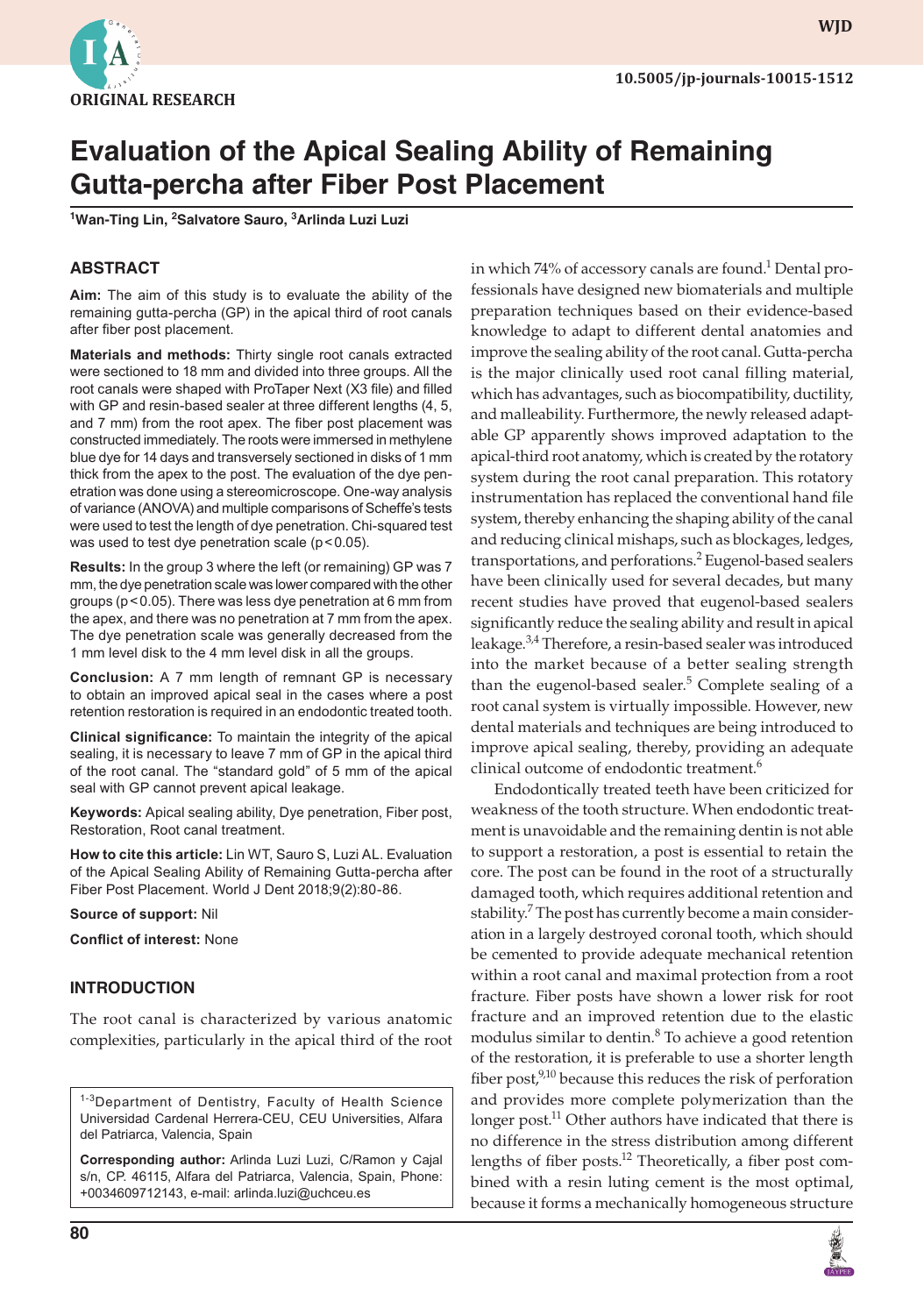so that the dentin, post, and cement form a single unit. $13$ Resin luting cement provides both mechanical and biological functions by maintaining an adequate adhesion between the post and dentin, thereby preventing bacterial contamination. However, the adhesion ability and prevention of leakage are determined by the cementation technique. An effective cementation technique can only be achieved if the operator comprehends the limitations of the material and mechanisms involved.<sup>14</sup>

Coronal leakage, which is caused by improper cementation, can result in gap formation between the dentin–cement or cement–post interphase and can result in contact with oral bacterial flora.<sup>15</sup> Thus, adequate apical sealing is desirable to prevent bacteria from either remaining in root canals after chemical or mechanical preparation or oral bacterial contamination due to coronal leakage, thereby reaching the root apex.15 Practically, apical leakage is considered to be the most common cause for endodontic failure.<sup>15</sup> Hence, the prevention of leakage to achieve complete apical sealing remains unresolved within recent studies.15

According to conventional post placement techniques, it is advisable that a minimum of 3 to 5 mm of GP should remain in the apical portion of the root to achieve a respectable apical seal.<sup>16</sup> The more apically the post is placed, the higher the retention that will be achieved.<sup>17</sup> However, the increase in post length does not reduce the cervical stresses to the root walls, as some authors expected; however, increased stresses in the apical regions occur, which promotes the endodontic failure rate.<sup>18</sup> The situation between increasing post length to maximize the retention while retaining sufficient depth of GP to preserve the apical seal is a challenge for dentists. The null hypothesis chosen in the present study was that different lengths of remaining GP would have no influence on the apical sealing ability after the fiber post is placed. The objective of the present study was to evaluate the apical sealing ability of the remaining GP in the apical third of root canals after fiber post placement.

## **MATERIALS AND METHODS**

## **Sample Selection**

In the present study 30 single-rooted extracted human teeth with a straight root canal and fully formed apices and without caries, restoration, or previous endodontic treatment were included. Calcified canals were excluded. Teeth were disinfected using 0.2% chlorhexidine for 3 days and stored in distilled water until required. All teeth were radiographed mesiodistally and buccolingually to exclude the presence of two canals and two separate apical foramina. In addition, only roots with similar mesiodistal and buccolingual dimensions were selected.

#### **Sample Preparation**

The surfaces of all roots were cleaned using ultrasonic devices. The crowns were sectioned below the cementoenamel junction using a cylindrical diamond bur (22 mm × 0.2 mm) to a length of 18 mm from the coronal portion to the root apices to facilitate a straight line access. The root canals were randomly allocated into three groups, with each group containing 10 teeth. The samples were stored in distilled water separately at 37°C in preparation for the next step.

## **Root Canal Preparation and Filling**

Root canal preparation and filling were standardized and performed by a single operator to minimize experimental variables. First, we explored the root canal by K-file # 10/0.02 (Dentsply, Switzerland), verified a reproducible glide path, and prepared it to a working length of 0.5 mm from the apex. The root canals were shaped by ProTaper Next (Dentsply, Switzerland) files mounted on a X-smart handpiece (Dentsply Maillefer, Switzerland) using form  $X1$  (tip 17/4%) to  $X3$  (30/7.5%) with the brushing movement and the presence of 5% sodium hypochlorite (NaOCl) (Royal Dental, Korea) inside the root canal. After shaping the root canals, they were flushed using 5 mL NaOCl, 3 mL 17% trisodium ethylenediaminetetraacetic acid (Royal Dent, Korea), and 5 mL NaOCl, and then dried with sterile paper points (Henry Schein, UK). Before the canals were filled with GP (ProTaper Next GP system; Dentsply, Switzerland), we used a K-file # 0.25 in a counterclockwise rotation to apply a small amount of endodontic sealer, AH plus<sup>®</sup> (Dentsply De-trey, Germany), inside the root canals. The endodontic sealer was mixed according to the manufacturer's instructions, and the ProTaper Next GP X3 size was chosen for all the samples coated with a thin layer of sealer before placing inside the root canals. Excess GP was eliminated using Buchanan heat pluggers mounted on System B (Kerr, Italia). The vertical technique using a 0.06 plugger was used to fill the apical part of the root canal doing only the down-pack procedure. The samples were divided into three groups  $(n = 10)$ . In the first group, only 4 mm of the apical portion was filled, in the second one, 5 mm, and in the third one, 7 mm. In addition, we captured radiographs of all the teeth to ensure that we obtained an acceptable apical seal.

## **Post Space Preparation and Luting Procedure**

After 48 hours of storage in 37°C and 100% of humidity, the root canals were prepared using a low-speed Peeso reamer (Whaledent, USA) with a contra-angle headpiece, which was provided by the post manufacturers. The final drill used was size 5, red, and 1.25 mm in diameter. The fiber posts (Medicaline, Italy) of 1.2 mm diameter were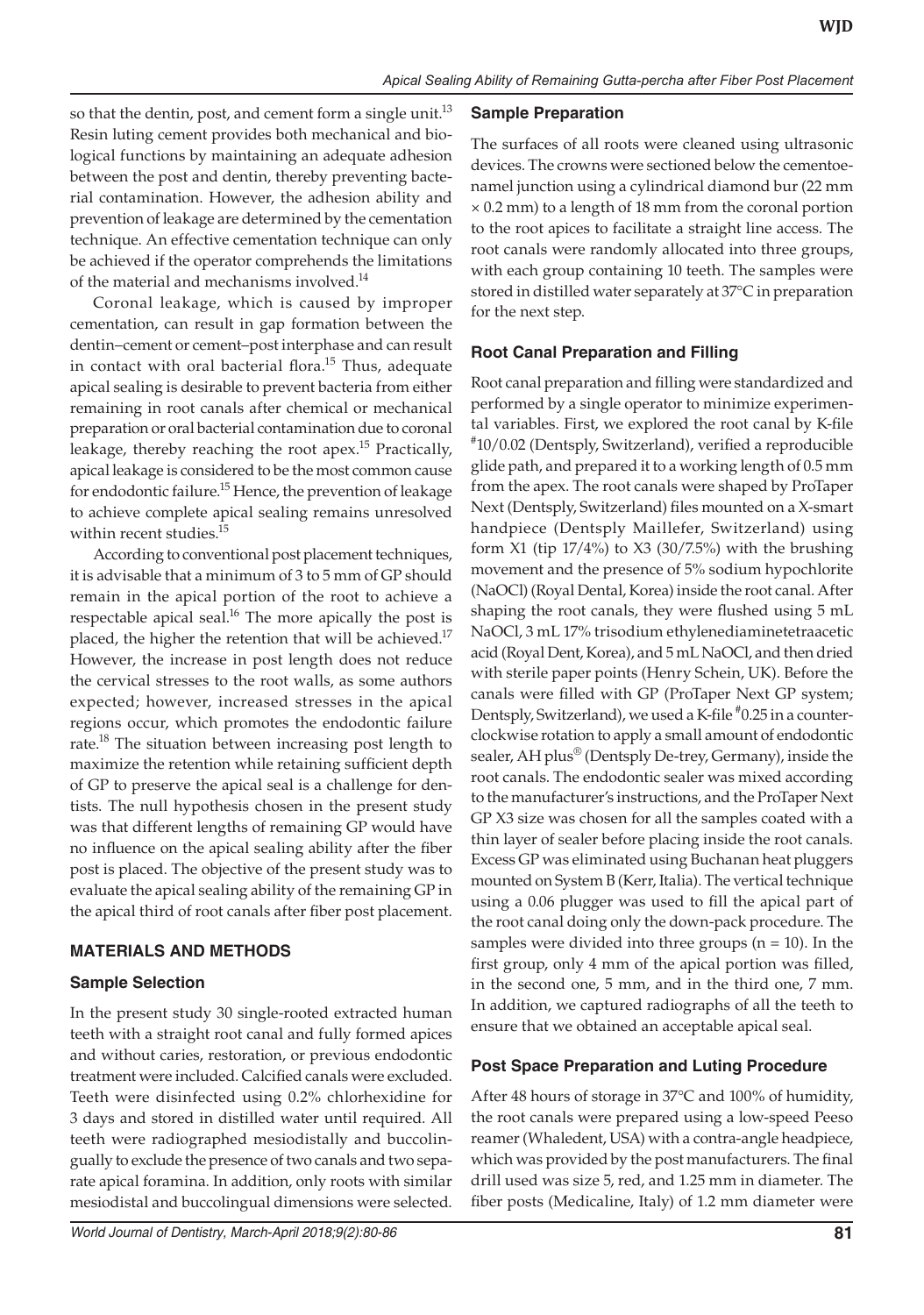used, and they were positioned before we took radiographs to detect any perforation or dislocation. All the root canals were flushed with 2 mL of alcohol 97%, after the post space preparation. The fiber posts were cleaned and flushed with alcohol 97% before cementation. Posts were cemented with a luting cement (Resin Cement  $SE^{\circledast}$ ; Henry Schein, UK), a dual-cure, self-etching adhesive cement. The cementation procedure used was according to manufacturer's instructions, which required a 20 seconds light-curing time. We placed an intraoral tip inside the root canal to apply a small quantity of cement, and the post inserted was covered by a thin layer of luting cement to avoid trapped air. Excess cement was removed before setting and light-curing. The fiber post was cut 2 mm above the dentin surface using the cylindrical diamond bur (22 mm × 0.2 mm) (Komet, Germany) after the cementation, and the coronal portion was also sealed using resin cement SE® (Henry Schein, UK). Radiographs were captured before the teeth were prepared for apical dye penetration. All the specimens were stored at 100% humidity at 37°C for 2 weeks.

#### **Microleakage Test of Apical Dye Penetration**

In all groups, the whole surfaces of the roots except 1 mm from the apex were homogeneously covered with two layers of transparent nail varnish and left for 1 hour for complete setting. The layer of nail varnish was applied to avoid the penetration of the dye along the root surface, enabling the penetration in the apical portion of the root canal. In addition, the Eppendorf tubes were filled with exactly 200 µL of 2% methylene blue dye solution using a 200 µL micropipette with 200 µL disposable pipette tips. The specimens were immersed inside the methylene blue dye for 14 days at 37°C. Teeth were then removed from the dye and rinsed under running water to remove extra dye retained on the external surfaces of roots. The coating of transparent nail varnish was removed using a No. 15 blade. The teeth were separately stored inside the Eppendorf tubes.

#### **Assessment of Results**

The specimens were horizontally sectioned from the apex, and serial disks of 1.0 mm thick were cut using IsoMet® Low-Speed Saw (Buehler, USA), up until we did not observe any dye penetration in the GP filling in all the specimens. In the first group, 40 disks, in the second group 50 disks, and in the third group 70 disks of 1 mm thick were obtained. The evaluation of dye penetration length was performed using a stereoscopic microscope at a magnification of 30× (Leica, Germany). The grade of dye penetration scale was observed using the same stereomicroscope and magnification, and evaluation

for leakage was performed using the criteria from 0 to 4: 0—no dye penetration; 1—dye penetration in 1/4 of root canal walls; 2—dye penetration in 1/2 of root canal walls; 3—dye penetration in 3/4 of root canal walls; and 4—dye penetration in all the root canal walls.

#### **Statistical Analysis**

Data of dye penetration length were analyzed using one-way ANOVA (SPSS Inc., IBM, USA) and the multiple comparisons of Scheffe's method were conducted to determine significant differences among three groups. Moreover, data for dye penetration scale were assessed within a chi-squared test (SPSS Inc., IBM, USA); p < 0.05 was considered statistically significant.

### **RESULTS**

### **Dye Penetration Length**

The mean dye penetration lengths (mm) and standard deviations (SD) are presented in Table 1. The statistical analyses using one-way ANOVA showed statistically significant differences in dye penetration by methylene blue between the groups III and I ( $p = 0.001$ ) and between groups III and II ( $p = 0.04$ ). In addition, there were no statistically significant differences in the comparisons between groups I and II ( $p = 0.08$ ).

## **Dye Penetration Scale**

The criteria are demonstrated in Figure 1. We found a statistically significant difference between dye penetration scale and the different levels of specimen disks in group III ( $p = 0.038$ ), as demonstrated in Table 2. The dye penetration scale was generally decreased from the 1 mm level disk to the 4 mm level disk. In the 1 mm level disk, 90% of specimens were of grade IV. However, in the 4 mm level disk, 50% of specimens were of grade 0. There were no statistically significant differences within groups I and II.

#### **Stereomicroscope Observation**

In the observation of different level disks of specimens, we found obvious methylene blue dye infiltration inside the interphases of dentin–cement or cement–post in the 4 mm remaining GP group. An additional finding was

| <b>Table 1:</b> Comparison of dye penetration length (mm) among |
|-----------------------------------------------------------------|
| three groups                                                    |

|                         | Mean length of  |      |
|-------------------------|-----------------|------|
| Group                   | dye penetration | SD   |
| $1(4 \text{ mm of GP})$ | 3.68            | 0.32 |
| $II$ (5 mm of GP)       | 4.2             | 0.8  |
| III(7 mm of GP)         | 5.1             | ი 9  |
|                         |                 |      |

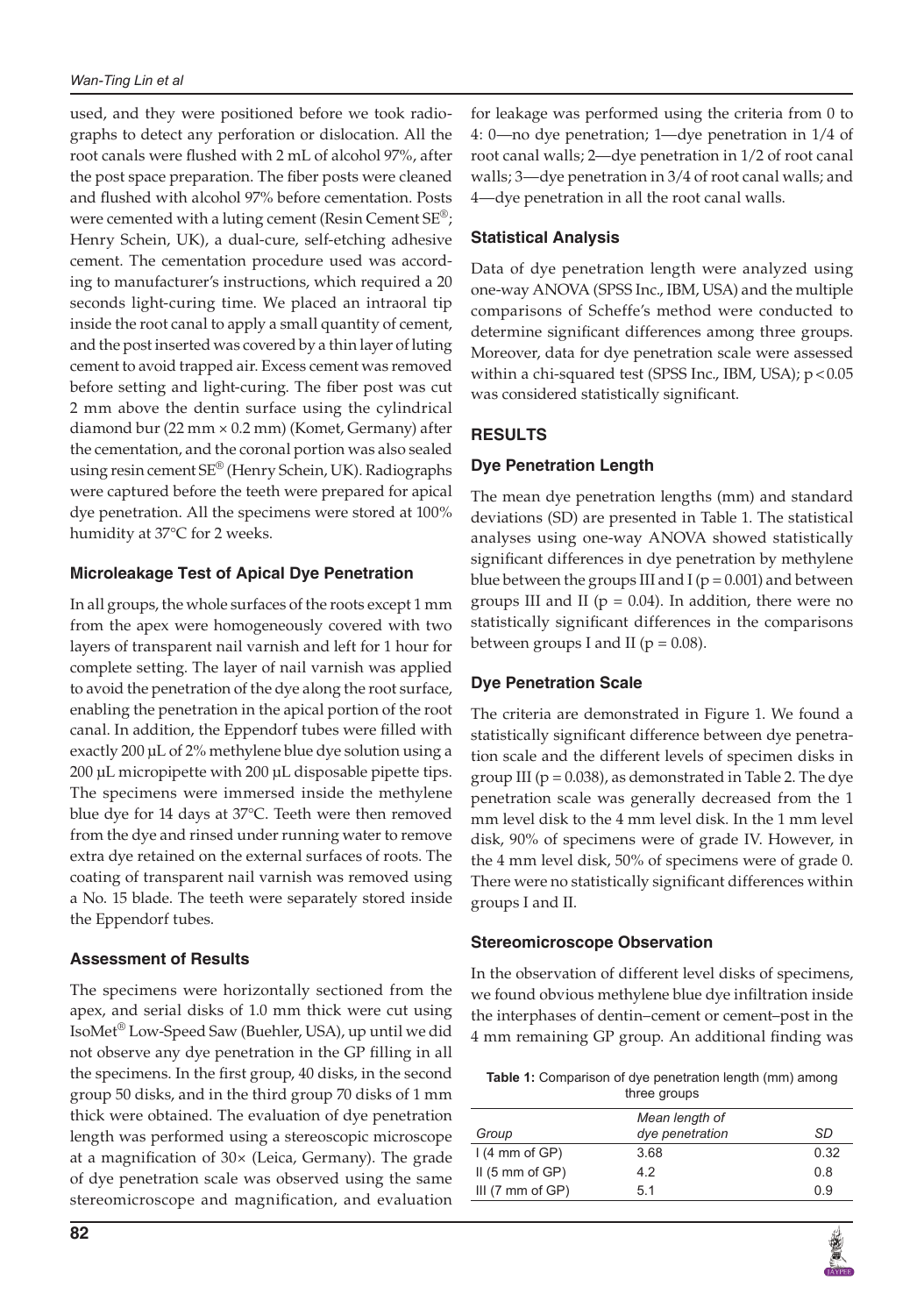*Apical Sealing Ability of Remaining Gutta-percha after Fiber Post Placement*



**Figs 1A to E:** Photographs from a stereomicroscope (magnification ×30) to demonstrate examples of different grades of dye penetration scales. (A) grade IV, (B) grade III, (C) grade II, (D) grade I, and (E) grade 0

**Table 2:** Comparison of dye penetration scales at different level disks within different remaining GP groups

|       |    |                | Mean  | Chi-   |    |          |
|-------|----|----------------|-------|--------|----|----------|
| Group | n  | Level of slabs | scale | square | df | p-value  |
|       | 10 | 1 mm from apex | 2.9   |        |    |          |
|       | 10 | 2 mm from apex | 2.5   | 7.827  | 8  | 0.451    |
|       | 10 | 3 mm from apex | 1.7   |        |    |          |
|       | 10 | 4 mm from apex | 1.2   |        |    |          |
| Ш     | 10 | 1 mm from apex | 2.8   |        |    |          |
|       | 10 | 2 mm from apex | 2.5   | 6.077  | 8  | 0.639    |
|       | 10 | 3 mm from apex | 1.7   |        |    |          |
|       | 10 | 4 mm from apex | 1.3   |        |    |          |
|       | 10 | 5 mm from apex | 0.8   |        |    |          |
| Ш     | 10 | 1 mm from apex | 3.6   |        |    |          |
|       | 10 | 2 mm from apex | 3.3   | 13.35  | 6  | $0.038*$ |
|       | 10 | 3 mm from apex | 1.5   |        |    |          |
|       | 10 | 4 mm from apex | 1.2   |        |    |          |
|       | 10 | 5 mm from apex | 0.9   |        |    |          |
|       | 10 | 6 mm from apex | 0.5   |        |    |          |
|       | 10 | 7 mm from apex | 0     |        |    |          |

\*Statistical significance was taken as p<0.05

that the root canal walls, which had been damaged by the overheated drill, similarly had obvious methylene blue dye infiltrated inside those interphases (Fig. 2).

#### **DISCUSSION**

Any bacterial contamination remaining inside the root canals may infiltrate downward to the apex through the root canals and cause uncontrolled intraradicular infection.<sup>19</sup> Even with satisfactory root filling, bacterial

leakage along the root canal is inevitable over time.<sup>20</sup> This leakage is clinically undetectable, but is a main factor for endodontic failure. Thus, perfect apical sealing is desirable for preventing bacterial infiltration to the root apex.

Various methods are used for assessing the sealing ability of the root canal. Here, the methylene blue dye penetration methodology was used because it is easy to perform and has a relatively low molecular weight, facilitating easy penetration into accessory canals and dentinal tubules.<sup>21</sup> Methylene blue is a more sensitive indicator of leakage than other dyes.<sup>21</sup> The capillarity phenomenon is remarkable in this passive method as the tooth apex is submerged in the dye.<sup>5</sup> The transversal sectioning method was used to observe the dye penetration surrounding the root canal walls. We did not use longitudinal sectioning, as the section appeared to be a random choice of the cut axis and the liability to cut through the deepest dye penetration point was low, thereby, resulting in an underestimation of leakage and leading to unreliable data.<sup>22</sup> Here, stereomicroscopic examination was used because of the three-dimensional view of the surface to be examined and because this method does not require pretreatment of specimens.

To achieve a respectable apical seal, the generally accepted best practice is to leave a minimum of 5 mm of GP in the apical portion of the root.<sup>23</sup> Some authors suggested that 3 mm could be the minimum length of GP for a respectable apical seal.<sup>24</sup> Conversely, Arbamovitz et al<sup>23</sup> proposed that a reduced length of 3 mm filling material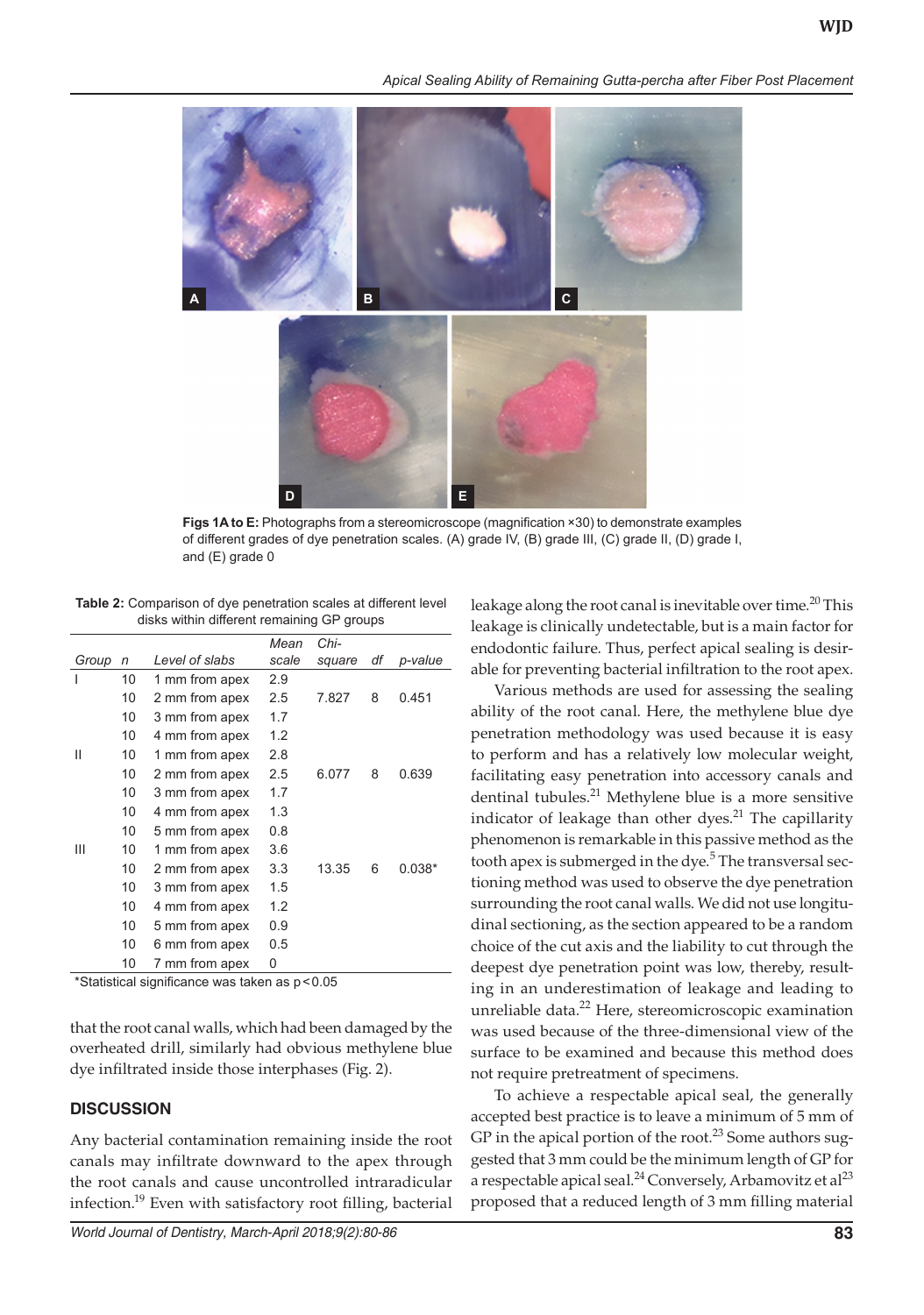

**Figs 2A and B:** Photographs taken by a stereomicroscope (magnification ×30) of different level disks. The infiltration of methylene blue dye in group III (a1) 1 mm level, (a2) 2 mm level, (a3) 3 mm level, (a4) 6 mm level, and (a5) 7 mm level. The infiltration of methylene blue dye during overheating drill resulted in damage to the dentin (b1) 1 mm level slab, (b2) 2 mm level slab, (b3) 3 mm level slab, (b4) 4 mm level slab, and (b5) 5 mm level slab

produced an unpredictable seal. Hence, this study was designed to compare three different lengths (4, 5, and 7 mm) of remaining GP. Here, the fiber post was placed immediately after post space preparation because, for some authors, there is no difference of leakage between immediate and delayed post cementation after post space preparation.<sup>25</sup> Padmanabhan et al<sup>26</sup> indicate in their study that immediate post space preparation resulted in a relatively lower mean apical dye microleakage.

However, the post space preparation technique has an impact on the root canal surface. Eriksson and Albrektsson<sup>27</sup> found that  $47^{\circ}$ C is the critical temperature that can damage the bone. That is, an increase of over 10°C in temperature while using the reamer or Gates Glidden Drill may cause irreversible damage to the dentin $^{28}$  and may lead to an increased incidence of cracks and fractures.<sup>29</sup> The structural damage to the dentin may influence the phenomenon of capillarity as observed in Figure 2.

The result of this study could not justify the rejection of the null hypothesis stating that there is no significant difference in the apical sealing ability among three different remaining GP lengths after fiber post placement. Group I had a higher mean and SD of dye penetration length than groups II and III. This finding is similar to that of Mozini et al, $30$  who found that 4 and 6 mm of remaining GP cannot provide a proper seal because of the high incidence of lateral and accessory canals in the apical region. Regardless of the length of the remaining GP left in the apex, the bacterial leakage persisted.<sup>30</sup> The findings in this study differ from the results of other

authors that showed that a minimum remaining GP of 3 to 5 mm is sufficient for the apical seal. $17,18$ 

In groups I and II, we observed that >50% of teeth showed dye penetration over the remaining GP, with dye infiltrating in between the interface of dentin– cement or cement–post interphase, even resulting in the dyeing of the resin cement. This indicated an incomplete polymerization reaction and competition between resin-based sealer and resin cement, resulting in increased solubility of the cement and leakage. $17,24$ Conversely, this result is in agreement with that of previous studies<sup>23,24</sup> showing that the sealing ability of short root canal fillings is unpredictable, regardless of the root canal filling materials used, with some fillings preserving an adequate apical sealing ability, whereas others losing the apical seal.<sup>23</sup>

The result of the dye penetration scale showed that among the three different groups, grades achieved from highest to lowest were by the 1, 2, and 3 mm level disks. The more apical part of the root canal was found to be influenced by percolation of the tissue fluid. According to Oliver and Abbott,<sup>31</sup> almost all root canal filling materials assessed failed to produce an apical seal against dye penetration. We only found a statistically significant difference among the seven different level disks in group III. That is, the apical percolation can be stopped through an improved seal using 7 mm of remnant GP. This finding is partially in agreement with the finding by Mattison et al<sup>17</sup> and Hunter et al.<sup>18</sup> Mattison et al<sup>17</sup> indicates that when the level of GP increased to 7 mm, the degree of

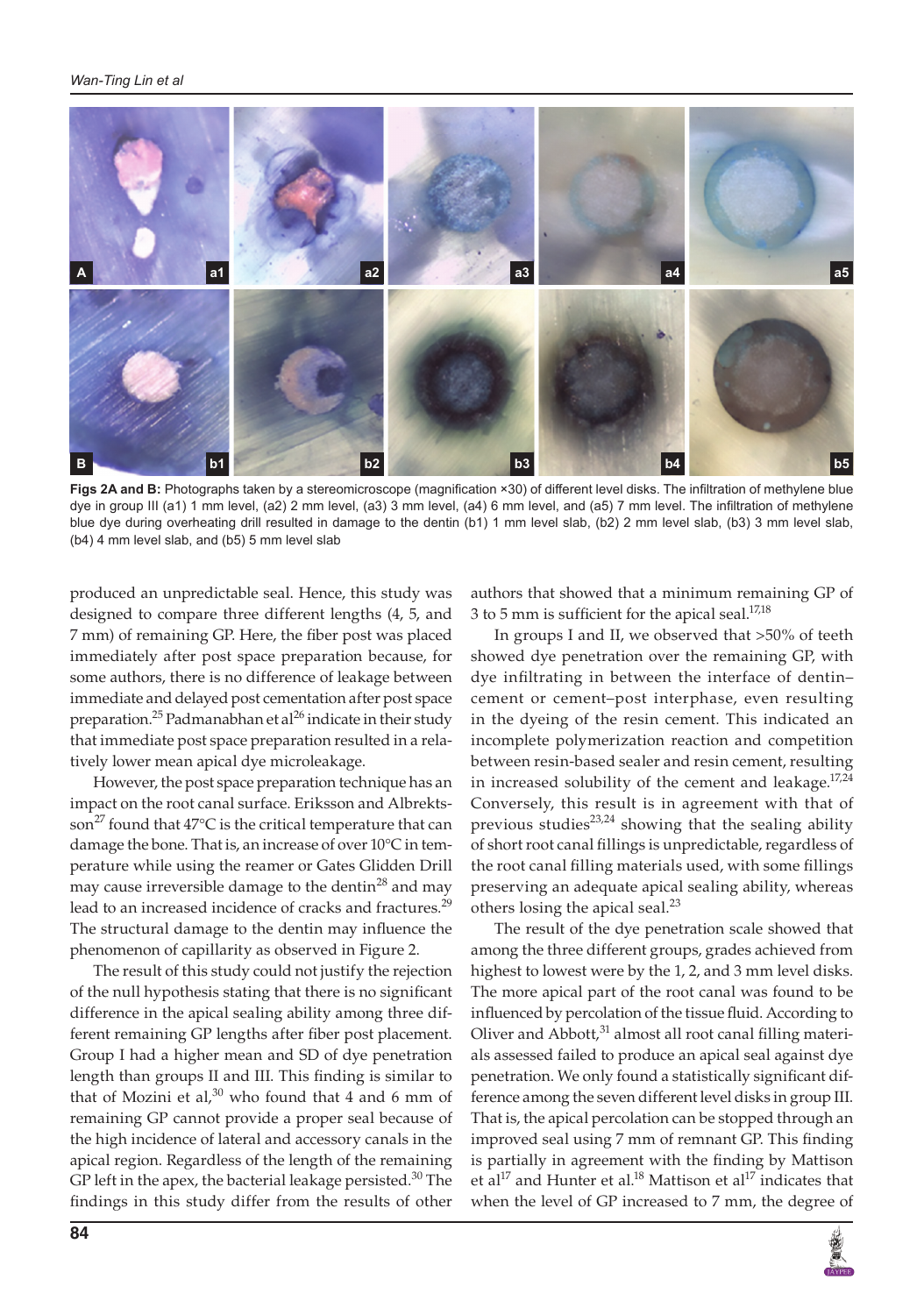leakage decreased. In this study, leakage at this level was not found. The same authors indicate that for an adequate apical sealing, at least  $5$  mm of GP is necessary.<sup>17</sup> The results in this study indicate that at least 6 mm of GP is necessary.

#### **CONCLUSION**

Within the limitations of this study, the following conclusions can be drawn:

- To prevent the apical leakage in the immediate post space, the preparation is necessary to leave more than 6 mm of GP in the apical portion of the root canal.
- • Leaving only 5 mm of GP to seal the apex cannot guarantee an adequate apical sealing.
- Increasing the depth of the post space preparation in the root canal can lead to an overheating of the dentin surface, raising the apical leakage rate.
- • Further clinical studies and long-term observations should be conducted to facilitate a more comprehensive investigation in the apical sealing ability after fiber post placement.

#### **Clinical Significance**

To maintain the integrity of the apical sealing, it is necessary to leave 7 mm of GP in the apical third of the root canal. The "standard gold" of 5 mm of the apical seal with GP cannot prevent the apical leakage.

#### **REFERENCES**

- 1. Vertucci FJ. Root canal anatomy of the human permanent teeth. Oral Surg Oral Med Oral Pathol 1984 Nov;58(5): 589-599.
- 2. Martinho FC, Freitas LF, Nascimento GG, Fernandes AM, Leite FR, Gomes AP, Camões IC. Endodontic retreatment: clinical comparison of reciprocating systems versus rotary system in disinfecting root canals. Clin Oral Investig 2015 Jul;19(6):1411-1417.
- 3. Cobankara FK, Adanir N, Belli S, Pashley DH. A quantitative evaluation of apical leakage of four root-canal sealers. Int Endod J 2002 Dec;35(12):979-984.
- 4. Dias LL, Giovani AR, Silva Sousa YT, Vansan LP, Alfredo E, Sousa-Neto MD, Paulino SM. Effect of eugenol-based endodontic sealer on the adhesion of intraradicular posts cemented after different periods. J Appl Oral Sci 2009 Nov-Dec;17(6):579-583.
- 5. Mokhtari H, Shahi S, Janani M, Reyhani MF, Zonouzi HR, Rahimi S, Sadr Kheradmand HR. Evaluation of apical leakage in root canals obturated with three different sealers in presence or absence of smear layer. Iran Endod J 2015 Mar;10(2):131-134.
- 6. Sönmez IS, Sönmez D, Almaz ME. Evaluation of push-out bond strength of a new MTA-based sealer. Eur Arch Paediatr Dent 2013 Jun;14(3):161-166.
- 7. Bru E, Forner L, Llena C, Almenar A. Fibre post behaviour prediction factors. A review of the literature. J Clin Exp Dent 2013 Jul;5(3):e150-e153.
- 8. Bergoli CD, de Carvalho RF, Balducci I, Meira JB, de Araújo MA, Valera MC. Influence of fiber post cementation length on coronal microleakage values *in vitro* and finite element analysis. J Contemp Dent Pract 2014 Jul;15(4):444-450.
- 9. Santos-Filho PC, Castro CG, Silva GR, Campos RE, Soares CJ. Effects of post system and length on the strain and fracture resistance of root filled bovine teeth. Int Endod J 2008 Jun;41(6):493-501.
- 10. Scotti R, Valandro LF, Galhano GA, Baldissara P, Bottino MA. Effect of post length on the fatigue resistance of bovine teeth restored with bonded fiber posts: a pilot study. Int J Prosthodont 2006 Sep-Oct;19(5):504-506.
- 11. dos Santos Alves Morgan LF, Peixoto RT, de Castro Albuquerque R, Santos Correa MF, de Abreu Poletto LT, Pinotti MB. Light transmission through a translucent fiber post. J Endod 2008 Mar;34(3):299-302.
- 12. Chuang SF, Yaman P, Herrero A, Dennison JB, Chang CH. Influence of post material and length on endodontically treated incisors: an *in vitro* and finite element study. J Prosthet Dent 2010 Dec;104(6):379-388.
- 13. Shiratori FK, Valle AL, Pegoraro TA, Carvalho RM, Pereira JR. Influence of technique and manipulation on self-adhesive resin cements used to cement intraradicular posts. J Prosthet Dent 2013 Jul;110(1):56-60.
- 14. Pegoraro TA, da Silva NR, Carvalho RM. Cements for use in esthetic dentistry. Dent Clin North Am 2007 Apr;51(2): 453-471.
- 15. Muliyar S, Shameem KA, Thankachan RP, Francis PG, Jayapalan CS, Hafiz KA. Microleakage in endodontics. J Int Oral Health 2014 Nov-Dec;6(6):99-104.
- 16. Madison S, Zakariasen KL. Linear and volumetric analysis of apical leakage in teeth prepared for posts. J Endod 1984 Sep;10(9):422-427.
- 17. Mattison GD, Delivanis PD, Thacker RW Jr, Hassell KJ. Effect of post preparation on the apical seal. J Prosthet Dent 1984 Jun;51(6):785-789.
- 18. Hunter AJ, Feiglin B, Williams JF. Effects of post placement on endodontically treated teeth. J Prosthet Dent 1989 Aug;62(2):166-172.
- 19. Siqueira JF Jr, Rocas IN. Clinical implications and microbiology of bacterial persistence after treatment procedures. J Endod 2008 Nov;34(11):1291-1301.
- 20. Karamifar K, Khayat A, Mogharrabi S, Rajaei Y, Saghiri MA. Effect of gravity and capillarity on human saliva penetration in coronally unsealed obturated root canals. Saudi Dent J 2012 Jul;24(3-4):157-162.
- 21. Ahlberg KM, Assavanop P, Tay WM. A comparison of the apical dye penetration patterns shown by methylene blue and India ink in root-filled teeth. Int Endod J 1995 Jan;28(1):30-34.
- 22. Camps J, Pashley D. Reliability of the dye penetration studies. J Endod 2003 Sep;29(9):592-594.
- 23. Abramovitz L, Lev R, Fuss Z, Metzger Z. The unpredictability of seal after post space preparation: a fluid transport study. J Endod 2001 Apr;27(4):292-295.
- 24. Haddix JE, Mattison GD, Shulman CA, Pink FE. Post preparation techniques and their effect on the apical seal. J Prosthet Dent 1990 Nov;64(5):515-519.
- 25. Behr M, Rosentritt M, Regnet T, Lang R, Handel G. Marginal adaptation in dentin of a self-adhesive universal resin cement compared with well-tried systems. Dent Mater 2004 Feb;20(2):191-197.